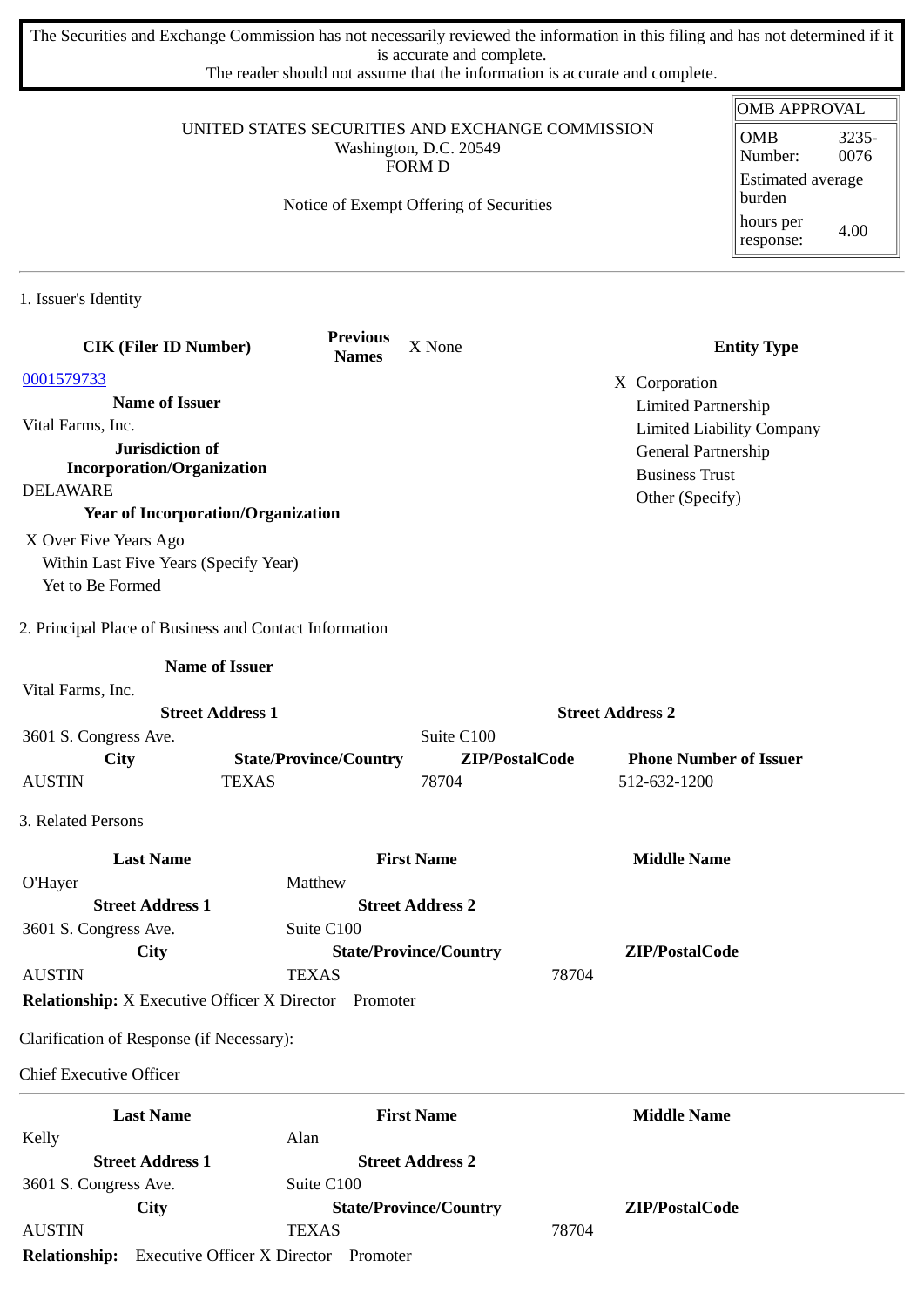Clarification of Response (if Necessary):

| <b>Last Name</b>                                            | <b>First Name</b>                             | <b>Middle Name</b>      |
|-------------------------------------------------------------|-----------------------------------------------|-------------------------|
| Heintzman                                                   | Andrew                                        |                         |
| <b>Street Address 1</b>                                     | <b>Street Address 2</b>                       |                         |
| 3601 S. Congress Ave.                                       | Suite C100                                    |                         |
| <b>City</b>                                                 | <b>State/Province/Country</b>                 | ZIP/PostalCode          |
| Austin                                                      | <b>TEXAS</b>                                  | 78704                   |
| Relationship: Executive Officer X Director Promoter         |                                               |                         |
| Clarification of Response (if Necessary):                   |                                               |                         |
| <b>Last Name</b>                                            | <b>First Name</b>                             | <b>Middle Name</b>      |
| Khoury                                                      | Karl                                          |                         |
| <b>Street Address 1</b>                                     | <b>Street Address 2</b>                       |                         |
| 3601 S. Congress Ave.                                       | Suite C100                                    |                         |
| City<br><b>AUSTIN</b>                                       | <b>State/Province/Country</b><br><b>TEXAS</b> | ZIP/PostalCode<br>78704 |
| <b>Relationship:</b>                                        | <b>Executive Officer X Director Promoter</b>  |                         |
|                                                             |                                               |                         |
| Clarification of Response (if Necessary):                   |                                               |                         |
| <b>Last Name</b>                                            | <b>First Name</b>                             | <b>Middle Name</b>      |
| Davis                                                       | Tony                                          |                         |
| <b>Street Address 1</b>                                     | <b>Street Address 2</b>                       |                         |
| 3601 S. Congress Ave.                                       | Suite C100                                    |                         |
| City                                                        | <b>State/Province/Country</b>                 | ZIP/PostalCode          |
| <b>AUSTIN</b>                                               | <b>TEXAS</b>                                  | 78704                   |
| Relationship: Executive Officer X Director Promoter         |                                               |                         |
| Clarification of Response (if Necessary):                   |                                               |                         |
| <b>Last Name</b>                                            | <b>First Name</b>                             | <b>Middle Name</b>      |
| Foster                                                      | <b>Betsy</b>                                  |                         |
| <b>Street Address 1</b>                                     | <b>Street Address 2</b>                       |                         |
| 3601 S. Congress Ave.                                       | Suite C100                                    |                         |
| City                                                        | <b>State/Province/Country</b>                 | ZIP/PostalCode          |
| <b>AUSTIN</b>                                               | <b>TEXAS</b>                                  | 78704                   |
| <b>Relationship:</b><br><b>Executive Officer X Director</b> | Promoter                                      |                         |
| Clarification of Response (if Necessary):                   |                                               |                         |
| <b>Last Name</b>                                            | <b>First Name</b>                             | <b>Middle Name</b>      |
| Jones                                                       | Jason                                         |                         |
| <b>Street Address 1</b>                                     | <b>Street Address 2</b>                       |                         |
| 3601 S. Congress Ave.                                       | Suite C100                                    |                         |
| City                                                        | <b>State/Province/Country</b>                 | ZIP/PostalCode          |
| <b>AUSTIN</b>                                               | <b>TEXAS</b>                                  | 78704                   |
| <b>Relationship:</b> Executive Officer X Director Promoter  |                                               |                         |
| Clarification of Response (if Necessary):                   |                                               |                         |
| <b>Last Name</b>                                            | <b>First Name</b>                             | <b>Middle Name</b>      |
| Young                                                       |                                               |                         |
|                                                             | <b>Steve</b>                                  |                         |
| <b>Street Address 1</b>                                     | <b>Street Address 2</b>                       |                         |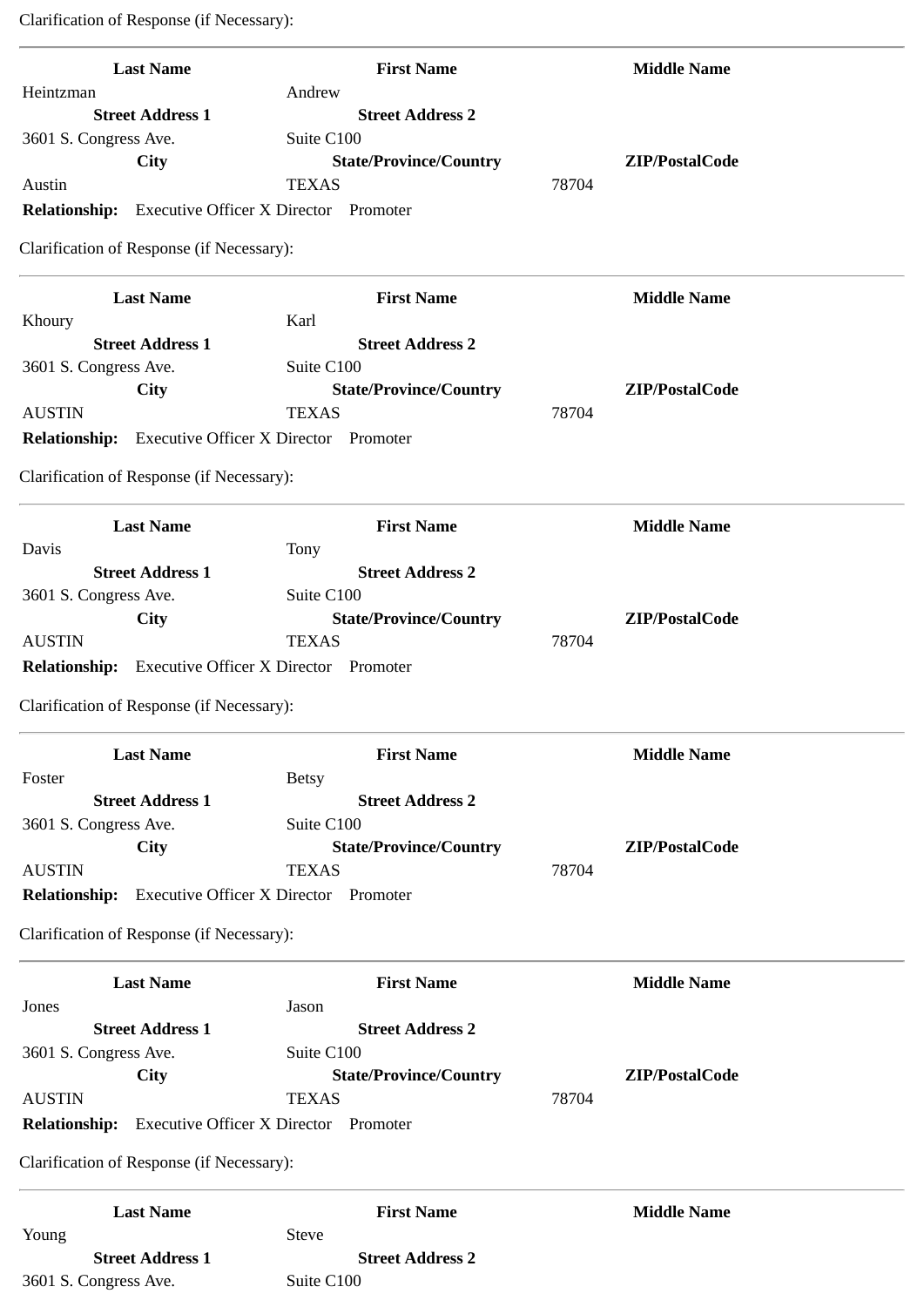| City<br><b>AUSTIN</b>                                      | <b>State/Province/Country</b><br><b>TEXAS</b> | ZIP/PostalCode<br>78704   |
|------------------------------------------------------------|-----------------------------------------------|---------------------------|
| <b>Relationship:</b> Executive Officer X Director Promoter |                                               |                           |
| Clarification of Response (if Necessary):                  |                                               |                           |
|                                                            |                                               |                           |
| <b>Last Name</b>                                           | <b>First Name</b>                             | <b>Middle Name</b>        |
| Dale<br><b>Street Address 1</b>                            | Jason<br><b>Street Address 2</b>              |                           |
| 3601 S. Congress Ave.                                      | Suite C100                                    |                           |
| <b>City</b>                                                | <b>State/Province/Country</b>                 | ZIP/PostalCode            |
| <b>AUSTIN</b>                                              | <b>TEXAS</b>                                  | 78704                     |
| <b>Relationship:</b> X Executive Officer                   | Director<br>Promoter                          |                           |
| Clarification of Response (if Necessary):                  |                                               |                           |
| <b>Chief Financial Officer</b>                             |                                               |                           |
| <b>Last Name</b>                                           | <b>First Name</b>                             | <b>Middle Name</b>        |
| Diez-Canseco                                               | Russell                                       |                           |
| <b>Street Address 1</b>                                    | <b>Street Address 2</b>                       |                           |
| 3601 S. Congress Ave.<br>City                              | Suite C100<br><b>State/Province/Country</b>   | ZIP/PostalCode            |
| <b>AUSTIN</b>                                              | <b>TEXAS</b>                                  | 78704                     |
| <b>Relationship:</b> X Executive Officer Director Promoter |                                               |                           |
| 4. Industry Group                                          |                                               |                           |
| X Agriculture<br><b>Banking &amp; Financial Services</b>   | <b>Health Care</b>                            | Retailing                 |
| <b>Commercial Banking</b>                                  | Biotechnology                                 | Restaurants               |
| Insurance                                                  | <b>Health Insurance</b>                       | Technology                |
| Investing                                                  | Hospitals & Physicians                        | Computers                 |
| <b>Investment Banking</b>                                  | Pharmaceuticals                               | Telecommunications        |
| Pooled Investment Fund                                     | Other Health Care                             | Other Technology          |
| Is the issuer registered as<br>an investment company under | Manufacturing                                 | <b>Travel</b>             |
| the Investment Company                                     | <b>Real Estate</b>                            | Airlines & Airports       |
| Act of 1940?                                               | Commercial                                    | Lodging & Conventions     |
| Yes<br>N <sub>o</sub>                                      | Construction                                  | Tourism & Travel Services |
| Other Banking & Financial Services                         | REITS & Finance                               | <b>Other Travel</b>       |
| <b>Business Services</b>                                   | Residential                                   | Other                     |
| Energy<br>Coal Mining                                      | <b>Other Real Estate</b>                      |                           |
|                                                            |                                               |                           |
| <b>Electric Utilities</b>                                  |                                               |                           |
| <b>Energy Conservation</b>                                 |                                               |                           |
| <b>Environmental Services</b>                              |                                               |                           |
| Oil & Gas                                                  |                                               |                           |
| <b>Other Energy</b>                                        |                                               |                           |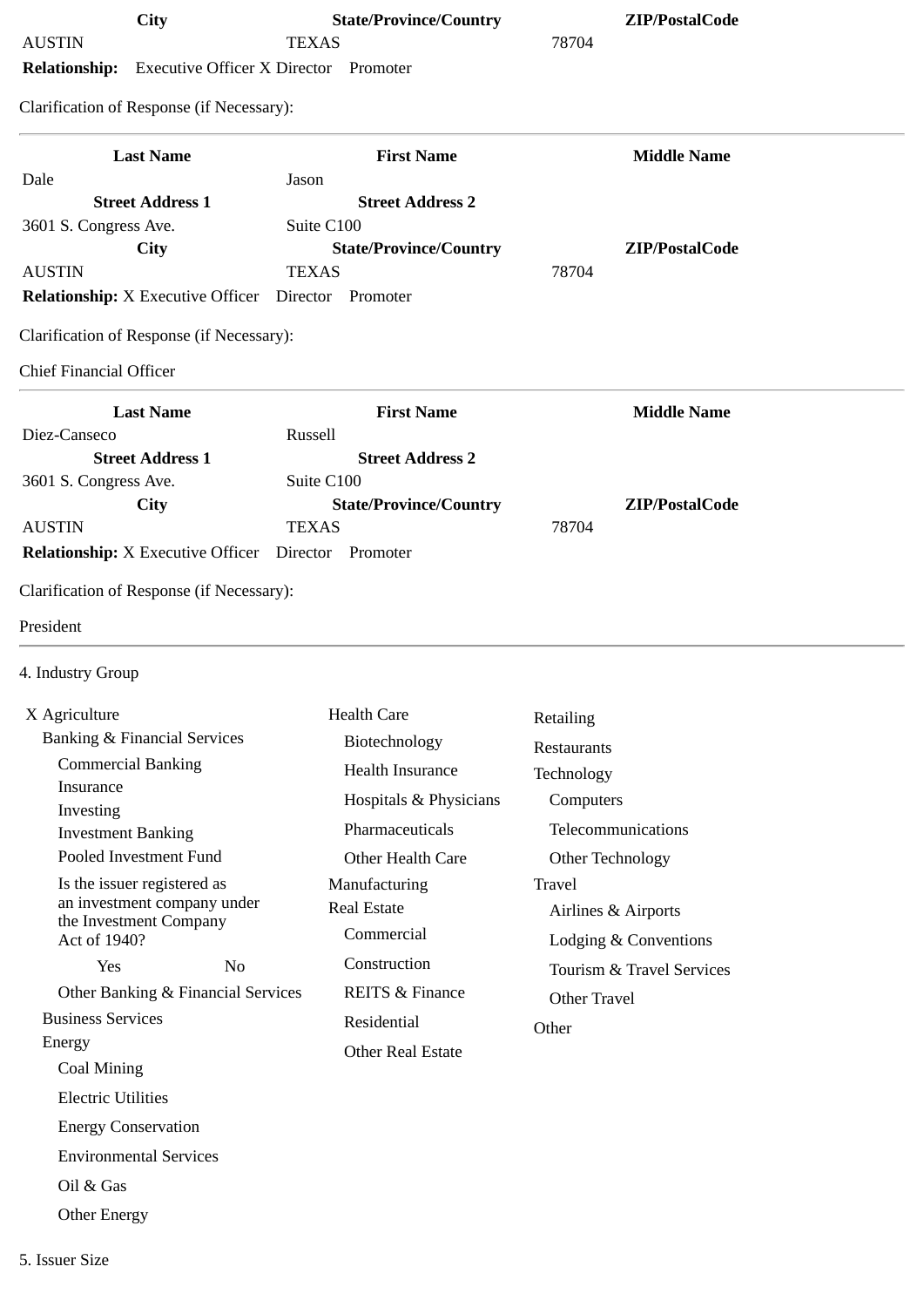| <b>Revenue Range</b>             | <b>OR</b> | <b>Aggregate Net Asset Value Range</b> |
|----------------------------------|-----------|----------------------------------------|
| No Revenues                      |           | No Aggregate Net Asset Value           |
| $$1 - $1,000,000$                |           | $$1 - $5,000,000$                      |
| $$1,000,001 - $5,000,000$        |           | \$5,000,001 - \$25,000,000             |
| $$5,000,001 -$<br>\$25,000,000   |           | $$25,000,001 - $50,000,000$            |
| $$25,000,001 -$<br>\$100,000,000 |           | \$50,000,001 - \$100,000,000           |
| Over \$100,000,000               |           | Over \$100,000,000                     |
| X Decline to Disclose            |           | Decline to Disclose                    |
| Not Applicable                   |           | Not Applicable                         |

6. Federal Exemption(s) and Exclusion(s) Claimed (select all that apply)

|                                           | Investment Company Act Section 3(c) |                    |  |
|-------------------------------------------|-------------------------------------|--------------------|--|
| Rule $504(b)(1)$ (not (i), (ii) or (iii)) | Section $3(c)(1)$                   | Section $3(c)(9)$  |  |
| Rule 504 (b) $(1)(i)$                     | Section $3(c)(2)$                   | Section $3(c)(10)$ |  |
| Rule 504 (b) $(1)(ii)$                    | Section $3(c)(3)$                   | Section $3(c)(11)$ |  |
| Rule 504 (b)(1)(iii)<br>X Rule 506(b)     | Section $3(c)(4)$                   | Section $3(c)(12)$ |  |
| Rule $506(c)$                             | Section $3(c)(5)$                   | Section $3(c)(13)$ |  |
| Securities Act Section 4(a)(5)            | Section $3(c)(6)$                   | Section $3(c)(14)$ |  |
|                                           | Section $3(c)(7)$                   |                    |  |

## 7. Type of Filing

- X New Notice Date of First Sale 2019-03-05 First Sale Yet to Occur Amendment
- 8. Duration of Offering

Does the Issuer intend this offering to last more than one year? Yes X No

9. Type(s) of Securities Offered (select all that apply)

| X Equity                                                                                       | Pooled Investment Fund Interests   |
|------------------------------------------------------------------------------------------------|------------------------------------|
| Debt                                                                                           | Tenant-in-Common Securities        |
| Option, Warrant or Other Right to Acquire Another Security                                     | <b>Mineral Property Securities</b> |
| Security to be Acquired Upon Exercise of Option, Warrant or<br>Other Right to Acquire Security | Other (describe)                   |

10. Business Combination Transaction

Is this offering being made in connection with a business combination transaction, such as is this oriening being made in connection with a business combination transaction, such as  $Y$ es X No a merger, acquisition or exchange offer?

Clarification of Response (if Necessary):

11. Minimum Investment

Minimum investment accepted from any outside investor \$0 USD

12. Sales Compensation

| Recipient                            | Recipient CRD Number X None                 |            |
|--------------------------------------|---------------------------------------------|------------|
| (Associated) Broker or Dealer X None | (Associated) Broker or Dealer CRD<br>Number | X None     |
| <b>Street Address 1</b>              | <b>Street Address 2</b>                     |            |
| City                                 | State/Province/Country                      | ZIP/Postal |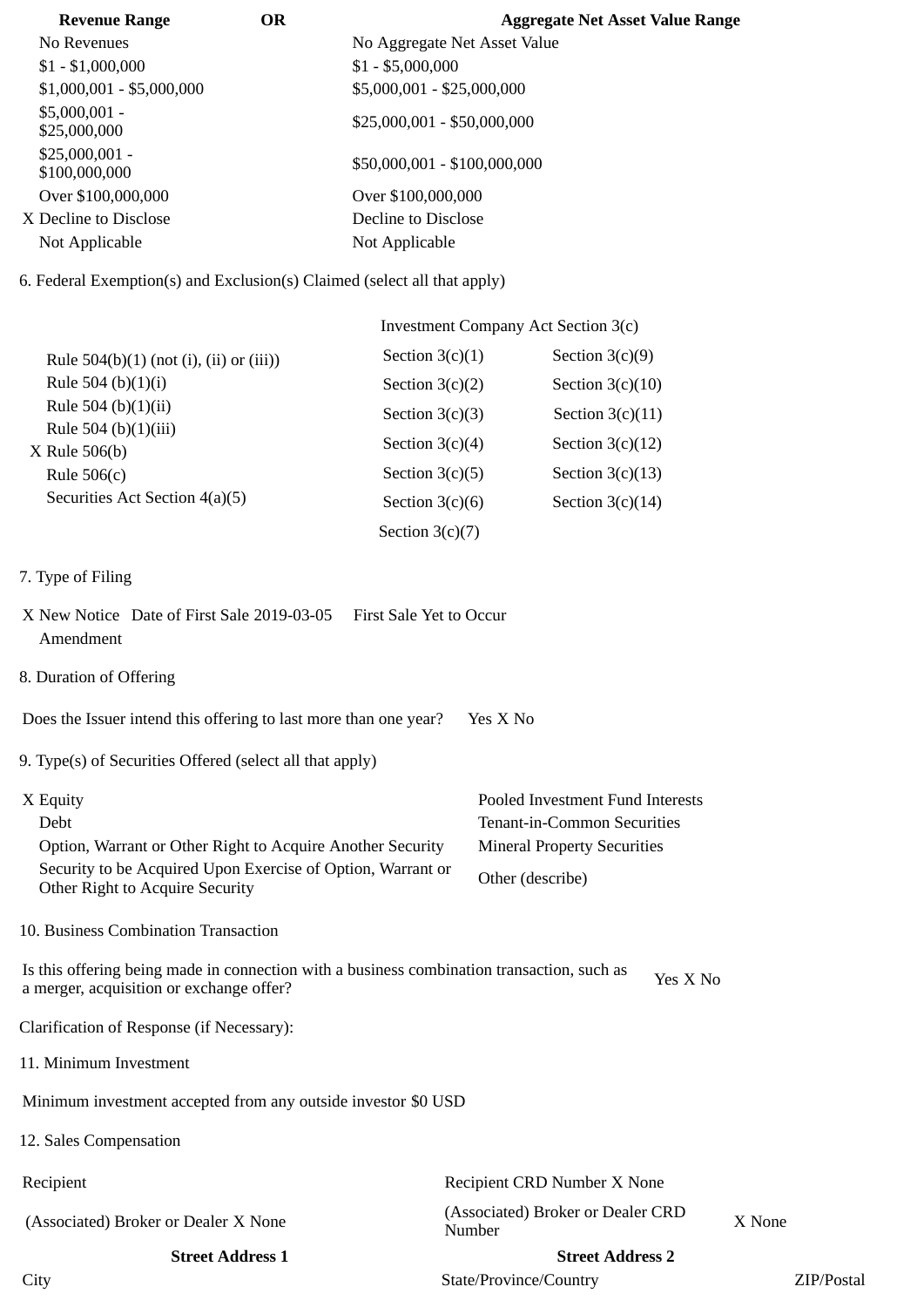All

States Foreign/non-US

13. Offering and Sales Amounts

| <b>Total Offering Amount</b> | \$15,000,011 USD or Indefinite |  |                       |
|------------------------------|--------------------------------|--|-----------------------|
| <b>Total Amount Sold</b>     | \$15,000,011 USD               |  |                       |
| Total Remaining to be Sold   |                                |  | \$0 USD or Indefinite |

Clarification of Response (if Necessary):

14. Investors

Select if securities in the offering have been or may be sold to persons who do not qualify as accredited investors, and enter the number of such non-accredited investors who already have invested in the offering. Regardless of whether securities in the offering have been or may be sold to persons who do not qualify as accredited investors, enter the total number of investors who already have invested in the offering:

15. Sales Commissions & Finder's Fees Expenses

Provide separately the amounts of sales commissions and finders fees expenses, if any. If the amount of an expenditure is not known, provide an estimate and check the box next to the amount.

| <b>Sales Commissions</b> | \$0 USD Estimate |
|--------------------------|------------------|
| Finders' Fees            | \$0 USD Estimate |

Clarification of Response (if Necessary):

16. Use of Proceeds

Provide the amount of the gross proceeds of the offering that has been or is proposed to be used for payments to any of the persons required to be named as executive officers, directors or promoters in response to Item 3 above. If the amount is unknown, provide an estimate and check the box next to the amount.

\$0 USD Estimate

Clarification of Response (if Necessary):

Signature and Submission

Please verify the information you have entered and review the Terms of Submission below before signing and clicking SUBMIT below to file this notice.

Terms of Submission

In submitting this notice, each issuer named above is:

- Notifying the SEC and/or each State in which this notice is filed of the offering of securities described and undertaking to furnish them, upon written request, in the accordance with applicable law, the information furnished to offerees.\*
- Irrevocably appointing each of the Secretary of the SEC and, the Securities Administrator or other legally designated officer of the State in which the issuer maintains its principal place of business and any State in which this notice is filed, as its agents for service of process, and agreeing that these persons may accept service on its behalf, of any notice, process or pleading, and further agreeing that such service may be made by registered or certified mail, in any Federal or state action, administrative proceeding, or arbitration brought against the issuer in any place subject to the jurisdiction of the United States, if the action, proceeding or arbitration (a) arises out of any activity in connection with the offering of securities that is the subject of this notice, and (b) is founded, directly or indirectly, upon the provisions of: (i) the Securities Act of 1933, the Securities Exchange Act of 1934, the Trust Indenture Act of 1939, the Investment Company Act of 1940, or the Investment Advisers Act of 1940, or any rule or regulation under any of these statutes, or (ii) the laws of the State in which the issuer maintains its principal place of business or any State in which this notice is filed.
- Certifying that, if the issuer is claiming a Regulation D exemption for the offering, the issuer is not disqualified from relying on Rule 504 or Rule 506 for one of the reasons stated in Rule 504(b)(3) or Rule 506(d).

1